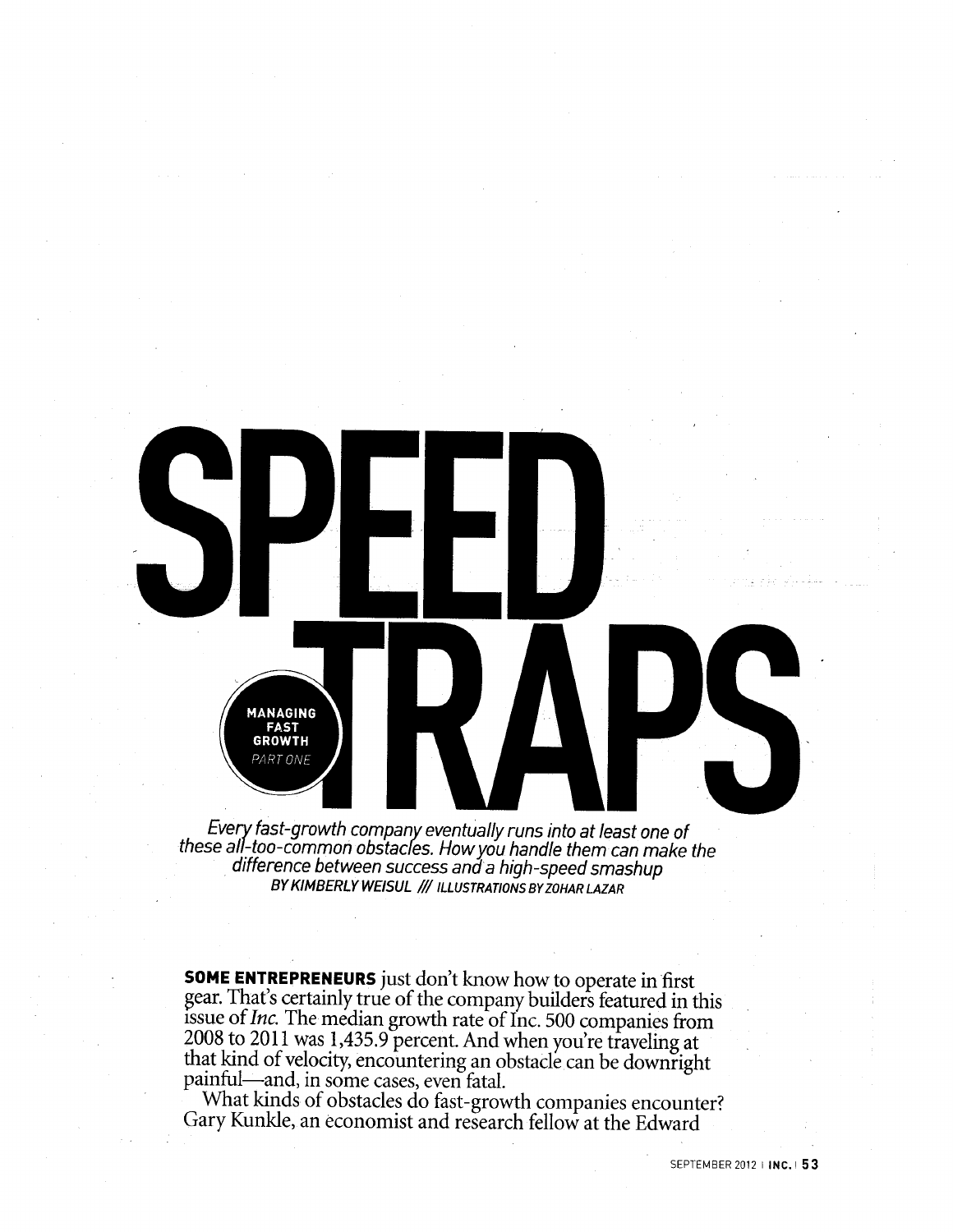Lowe Foundation's Institute for Exceptional Growth Companies, has long wondered the same thing. To get deeper inside what makes successful (and unsuccessful) businesses tick, Kunkle has constructed a vast database of some 45 million workplaces. He has collected more than 250 data points on each of those companies and can sort them by more than 400 factors, such as industry, size, and location.

Kunkle recently completed a study of 4,000 fast-growing companies in Pennsylvania. (The survey was sponsored by the Team Pennsylvania Foundation, a nonprofit economic development agency.) He then surveyed 600 of them. He visited their headquarters and held focus groups with their CEOs. It soon became clear that these companies had more in common with one another than they did with industry peers or businesses of the same size. In fact, these growth companies shared the same struggles, regardless of those factors. "These challenges transcend the industry you're in, the location you're in, or the size you are," says Kunkle.

We asked Kunkle to help us identify the challenges that all fastgrowing businesses face. They're listed below, along with case studies showing how current Inc. 500 entrepreneurs managed to overcome them. If you plan to join the Inc. 500, you can expect to encounter these traps, too. The secret is not to let them slow you down.



# **YOUR BUSINESS OUTGROWS ITS STAFF** The people who got you to \$5 million

aren't the ones to get you to \$50 million

**In 2008, Black** Elk Energy closed its first deal, to develop a single gas field in the Gulf of Mexico. And the company's logistics manager did a bang-up job of getting workers out to the drilling platform and back.

About a year later, Black Elk signed its second deal, this time to develop 30 oil and gas fields. Suddenly, the logistics manager had a very different job. Moving people and equipment was the easy part Now, she had to figure out how to get the most efficient use of the company's helicopters, boats, and other resources.

And so it was that Black Elk CEO John Hoffman found what many entrepreneurs have learned: As a business

grows and its challenges become more complex, you may need a whole new staff to deal with them.

Black Elk's early staff members were excellent tactically, Hoffman says. But some lacked strong strategic skills. They were doing their jobs, but they weren't measuring what they were doing; as a result, managers lacked the metrics they needed to boost the company's efficiency and productivity.

Yet Hoffman was reluctant to part with his original employees. "It's very easy to say, 'You no longer fit, so you have to go,'" he says. "But that's counter to our culture." Early employees took a big risk in leaving their corporate jobs to come

work for a start-up, he says. What's more, there's a major talent war afoot in the oil and gas industry. If Hoffman has good people, he wants to keep them.

So when he has to tell someone that his or her job has outgrown him or her, Hoffman tries to make it a positive experience for both parties. That's not always easy. In most cases, Hoffman says, the employee does not understand the gap in competency. To make his point, Hoffman assigns employees a difficult but not unrealistic assignment. For instance, he asked his logistics manager to figure out how many passenger miles the company's helicopters flew every day. Then he asked how Black Elk might increase its passenger seats per mile.

The logistics manager couldn't answer these questions, which Hoffman says is what made the light bulb go on: "Then you can have a real, honest conversation that isn't personal." In such situations, he takes pains to explain why the company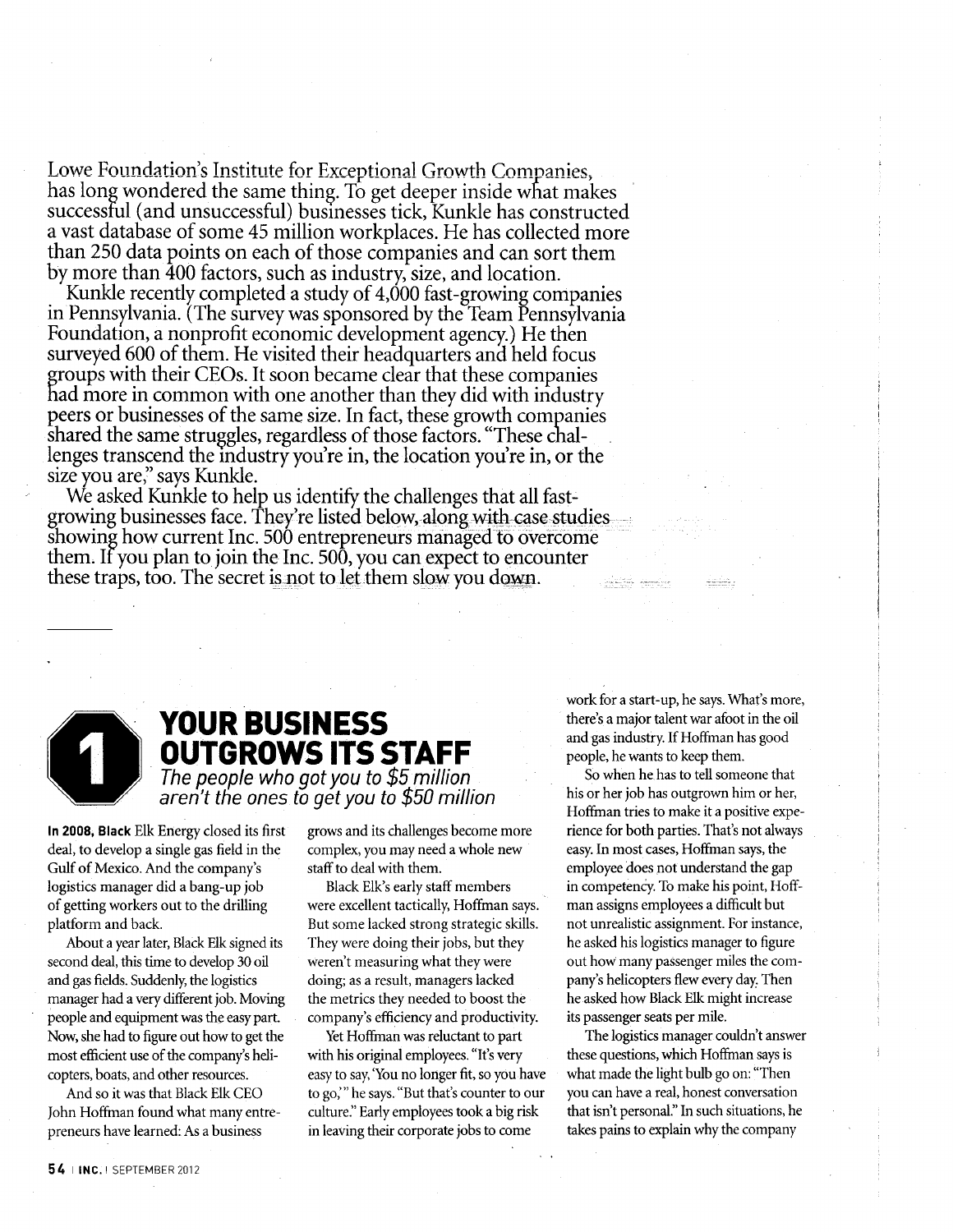#### **SPEED TRAPS**



needs a different type, or level, of expertise. "If you allow them to understand your needs and why it's important, nine times out of 10, they want the company to be successful," he says. He doesn't cut anyone's pay, but he does not hesitate to recruit the talent the company needs. The original employees get someone to learn from and can keep doing the things at which they are best. As Black Elk has grown, he has hired senior people in nearly every department.

Black Elk manages 98 fields and has \$340 million in revenue. There are six people in its logistics department, including a senior executive recruited from the giant JX Nippon Oil & Gas Exploration. The original logistics manager is still with the company. Hoffman has had conversations similar to those he had with his logistics manager with about a dozen people in all departments. "We have zero attrition," he says. "So I think we're managing the right way."

**Entrepreneurs** often have to hire before they know when the new person will be needed.

**NUMBER TWO** 

### **YOU WAIT TOO LONG TO HIRE** Demand is surging. Where are the employees to handle it?

**It's only natural** for new hires to feel some pressure. But at FM Facility Maintenance, which runs facilities for companies with multiple locations, new account managers seemed to be having an extra-tough time adjusting. And the customer experience, CEO Jim Reavey thought, was beginning to suffer.

The problem, Reavey decided, was that he was hiring reactively. The solution: He now brings on account managers about 120 days before he truly needs them. That way, the new employees have plenty of time to absorb FM's culture and shadow an existing account manager before they get started.

According to Kunkle's research, most high-growth companies would benefit from a similar strategy. Still, it isn't easy. Reavey, for instance, tries to coordinate hiring with the deals he has in the sales pipeline, but if sales slow down or a big deal fails to materialize, those people do represent an added investment.

One way of addressing this problem, says Kunkle, is to follow what he calls the Chuck Noll approach, named for the acclaimed Pittsburgh Steelers coach. Noll always sought the best overall athletes rather than the best candidates for particular positions, reasoning that a great athlete can be trained to play a variety

of positions. This works for entrepreneurs, says Kunkle, because they often have to hire before they know exactly what the new person will be doing or when he or she will be needed. By the time entrepreneurs realize exactly what they need, then start searching for someone to do it, it's often too late.

For Reavey, the best performers come from the military. He uses recruiters who specialize in veterans returning from Iraq and Afghanistan. They are trained in leadership and mentoring. And stress is never much of a problem. "They're great when things don't go their way," Reavey says. "When things get really busy, they don't panic. They keep their teams calm and focused on the customer."

Since 2008, revenue has grown to \$350 million from \$37 million. Reavey says FM's customers do not appear to have noticed the common backgrounds of many of his recruits. But he gives the new staff members the bulk of the credit for FM's success. After all, he says, "When you're in a pressure situation, it's never as much pressure as bullets getting shot at you."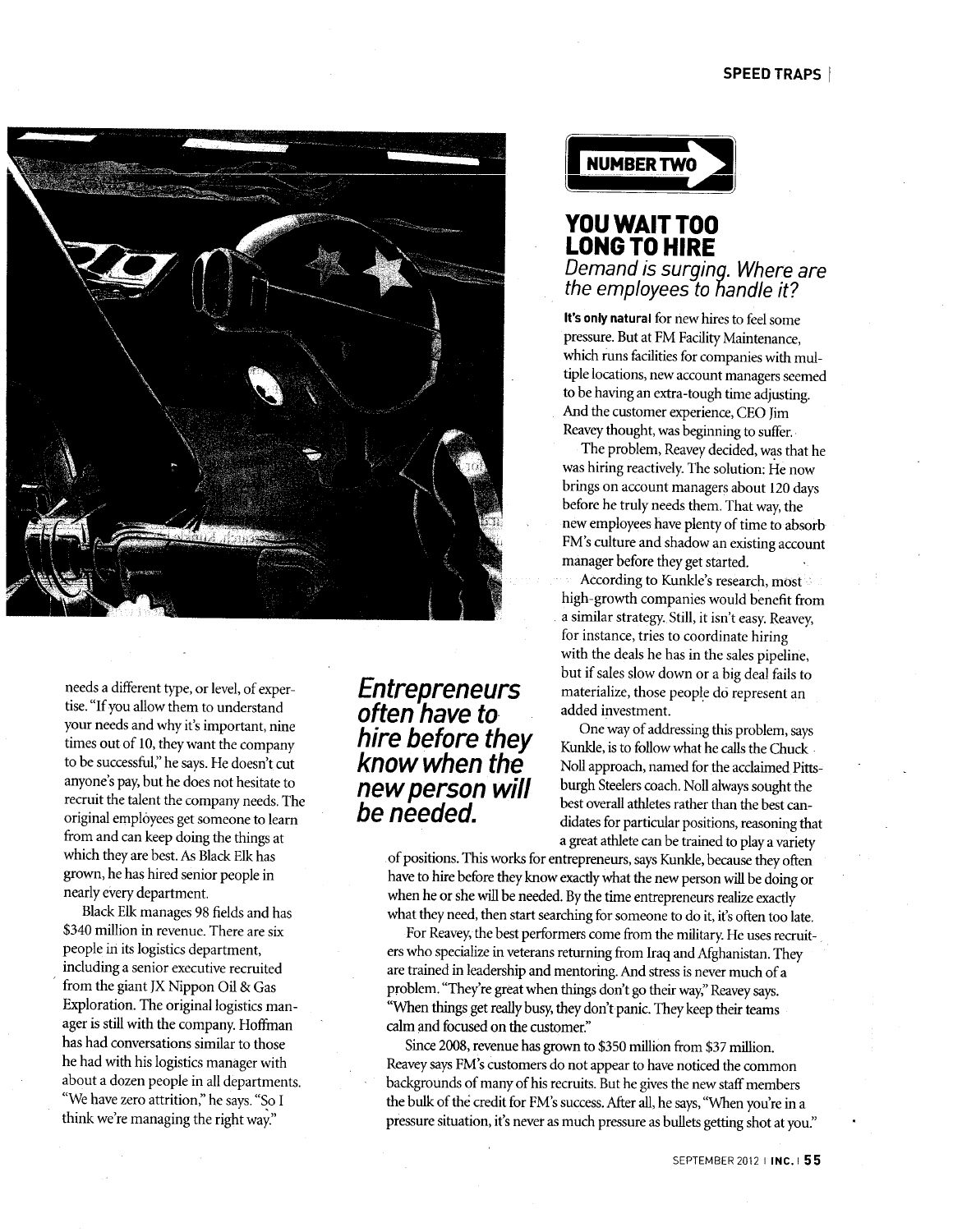

# **YOUR BUSINESS LACKS THE RIGHT SYSTEMS** Eventually, gut instincts won't cut it

*For* **OtterBox,** a manufacturer of protective cases for hand-held devices, the launch of a new device is a huge opportunity. But in May, when Samsung released its long-awaited Galaxy S III smartphone, OtterBox blew its chance. Though it had long been planning for the Samsung launch, OtterBox had fallen behind and didn't get its cases to retailers until two weeks after the product debuted. Founder Curt Richardson says he forfeited as much as \$10 million as a result. "We totally blew it," he says.

OtterBox is on time about 90 percent of the time. But for Richardson, that's not enough, and he has been struggling to upgrade his company's systems for years. That's a big change for OtterBox, where processes often have involved no more than a gut decision

# "Whenyou're the processes you have today will not be working in six months.

by Richardson himself. "I've realized I can't fight this thing the way I fought when the company was small," he says. "If I expect to scale, I need to look at this totally differently."

OtterBox's predicament is complicated. It's not just that it needs a more systematic way of designing, manufacturing, and shipping products. It also needs

systems it will not outgrow—a problem, given that OtterBox has been growing at a ridiculously fast pace. Four years ago, it had revenue of \$10 million; in 2011, sales hit \$348 million. "When you're growing this fast, the processes you have today will not be working in six months," says Richardson. "You have to somehow get ahead of it."

In 2009, OtterBox began installing a technology to help automate its distribution and add some clarity to decisions about what needed to be moved where and when. "I've got to be able to determine where my volume is and how full my factories are, so I can determine if I need to put more factories in different spots," says Richardson.

Unfortunately, the new system "was a giant disaster," he says. For one thing, the company that was implementing it was acquired before the project was completed. And once it was finally installed, OtterBox promptly started to outgrow it.

After months of trying to patch things together, Richardson decided to start over. The company's new platform is scheduled to launch in January. And Richardson is confident that sometime in 2013, he will have a much better handle on how busy his factories are, how much product he has, where it is, and where it needs to go. And gaffes such as those that led to the botched Samsung Galaxy S III launch will be a thing of the past.



## **YOU RUN OUT OF MONEY**

Cash flow is always a concern—no matter how much cash you have

**You wouldn't think** Tony Jimenez, CEO of the IT-services provider MicroTech, would have had to worry about cash flow. Within several months of founding his company in 2004, he had a \$500,000 line of credit and a pair of partners with money in the bank.

But Jimenez learned that even the bestprepared businesses are never free from cash-flow concerns. In fact, Jimenez says, it's a problem you never truly outgrow. "Your company's never big enough to buffer you," he says. "At the beginning, you're playing with smaller balls of fire. The bigger you get, the bigger the balls of fire."

In his research, Kunkle has seen this repeatedly. As companies land bigger contracts, they need to put larger sumsof cash on the line to buy equipment and staff up long before they are able to start writing invoices. "Companies often actually become less liquid as they grow," says Kunkle. "They grow themselves right into bankruptcy."

That's nearly what happened to Jimenez and MicroTech. Shortly after launching, the company scored a major coup when it landed a gig as a subcontractor to General Dynamics, which had been hired by the Department of Defense to perform a major data migration. Jimenez quickly hired 40 people.

And then the funding was pulled. Jimenez was faced with firing 30 of his newly hired staff members. Plenty of business owners would have wielded the ax immediately. Instead, Jimenez called everyone he could think of, trying to find jobs for his new people. But in the meantime, he was still paying them, which was killing his cash flow. Says Jimenez, "I was convinced I was going to lose my company. It was a very emotional time for me."

Jimenez has no regrets. But he has learned his lesson. Now, even with a \$30 million credit line and \$100 million in credit from Dell, Jimenez never stops keeping a watchful eye on his cash.